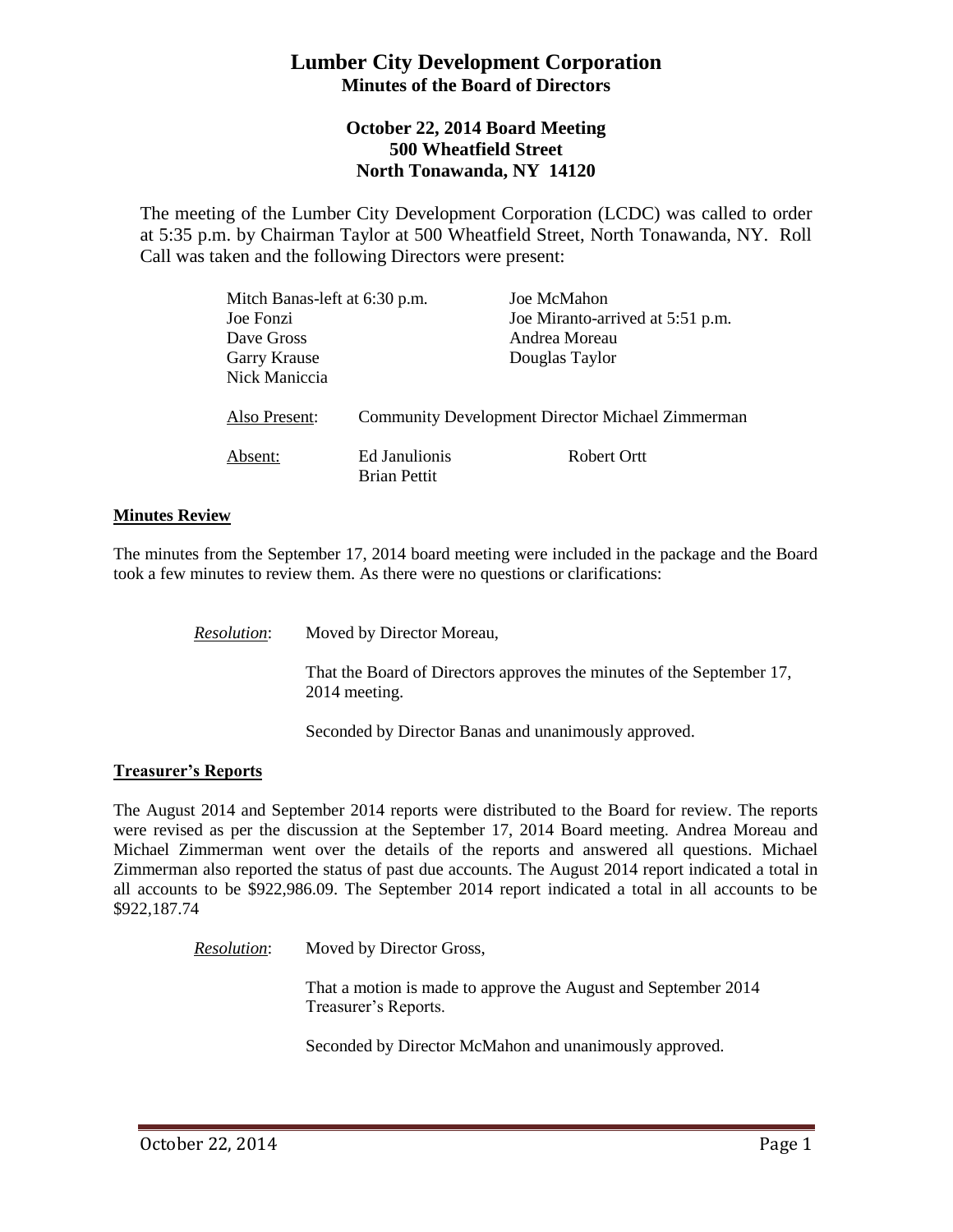**Finance/Loan/Audit:** Nick Maniccia and Michael Zimmerman provided status on all open loan requests and financial matters.

**Thread Branders/Robert Albert Loan Request:** Nick Maniccia provided the board with loan request information presented by Rob Albert. The board discussed the request and options to assist Mr. Albert. Michael Zimmerman will present the ideas to Mr. Albert and report back to the board.

**Toski & Company Audit:** A proposal from Toski & Co., P.C. was included in the board packet. The proposal is for the 2014 audit. The board discussed the proposal and Michael Zimmerman answered all questions. The board discussion included the length of time Toski & Company has performed the audit, the results of the audit and the experience that Toski & Company brings to the LCDC. There was a consensus among the board that although very satisfied with Toski & Company the LCDC should entertain receiving additional proposals for the 2015 audit.

*Resolution*: Moved by Director Moreau,

That the Board of Directors approves the proposal for \$3,750.00 for Toski & Co., P.C. for the 2014 audit.

Seconded by Director Gross and unanimously approved.

**Projects:** The projects review committee met on September 30, 2014. Meeting minutes were included in the board packet. A projects summary report was also distributed to the board. Michael Zimmerman went over the details of both documents. The board discussed the projects and Michael Zimmerman answered all questions.

**351 Oliver Street:** Greg Stenis, owner of 351 Oliver Street, submitted a request to participate in the New York State Main Street façade renovation grant program. The project total is \$50,000. With a \$25,000. grant and \$25,000. owner cash. The projects committee recommends the approval as the project meets the criteria of the program.

*Resolution*: Moved by Director Moreau,

That the Board of Directors approves the application for 351 Oliver Street for a \$25,000. NYMS Grant.

Seconded by Director Banas and unanimously approved.

- **Personnel:** The Personnel Committee did not hold a meeting. Michael Zimmerman provided the board with a status of hiring of a new Planning & Development Coordinator.
- **Marketing**: The Marketing Committee did not hold a meeting. Michael Zimmerman updated the board on the status of the website re-design.
- Governance: The Governance Committee did not hold a meeting.